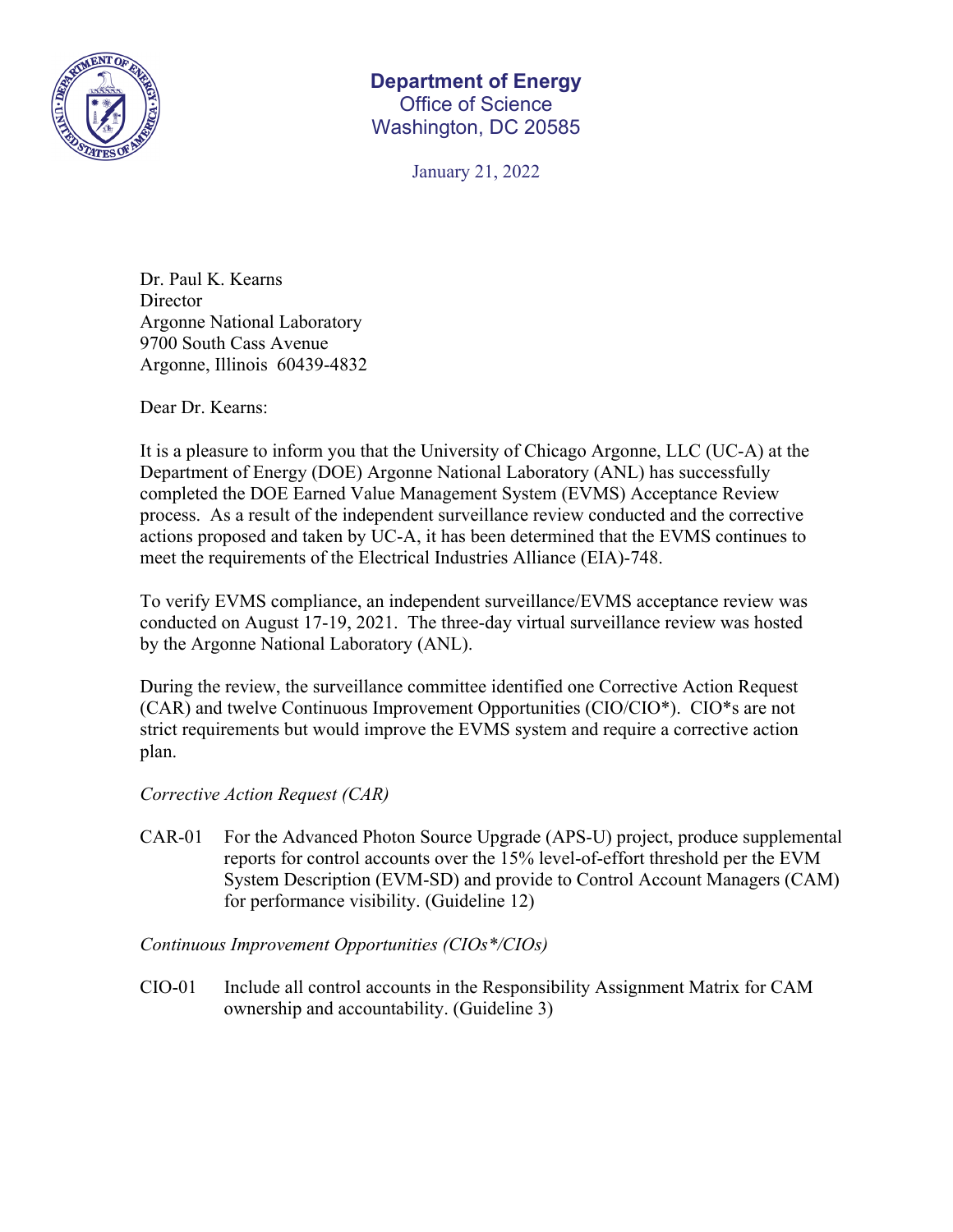- CIO-02 Consider revising EVM-SD language in section 2.4, Project Execution Plan (PEP), which states, "The PEP is a controlled living document that is revised throughout the project lifecycle, as the project scope, budget and schedule changes." (Guideline 1, 2)
- CIO-03 Consider revising EVM-SD language in section 2.7, Training, which states, "At a minimum, EVMS training requires that UC-A project managers and CAMs read the current version of the EVM-SD and complete EVMS training when first associated with a project." (Guideline 3)
- CIO-04 Consider providing additional CAM training on the definition and use of the term "freeze period". (Guideline 29)
- CIO-05 Consider clarifying the scope definitions in the Electrical Capacity and Distribution Capability (ECDC) project Work Breakdown Structure (WBS) and WBS dictionary to remove the use of the word "miscellaneous". (Guideline 10)
- CIO-06 For APS-U, add coding to the Other Project Cost (OPC) work packages and planning packages in the schedule in order to easily designate OPC from the Total Estimated Cost (TEC) and have this information available in the Corrective Action Plan. Add columns in the Project Change Request (PCR) log to track the contingency and its usage for OPC and TEC separately. (Guideline 8)
- CIO-07 As a best practice, reflect the current contractor estimated finish dates in the ECDC forecast schedule in order to stay in sync with critical path analysis. Alternatively, explain why the contractor's dates are not used. (Guideline 6)
- CIO\*-08 Update ECDC Work Authorization Documents (WADs) within 30 days of processing a change request per Work Authorization Procedure, EVMP.003. (Guideline 6)
- CIO\*-09 Approve APS-U Variance Analysis Requests (VARs) prior to calendar month end. (Guideline 23)
- CIO-10 Control retroactive changes on APS-U project. (Guideline 30)
- CIO-11 Specify which month (calendar or fiscal) is used for the "implementation date" on the PCR form. Consider using a consistent period across all projects (APS-U uses calendar month, ECDC uses fiscal month). (Guideline 28)
- CIO-12 Add the PCR approval deadline (second business day of calendar month) to the EVM-SD or provide CAMs a detailed EVMS calendar that shows the cutoff dates for PCR approval. (Guideline 28)

UC-A provided a Corrective Action Plan dated November 2021 to address the CIOs/CIO\*s. The actions proposed and undertaken by UC-A in the Corrective Action Plan are acceptable.